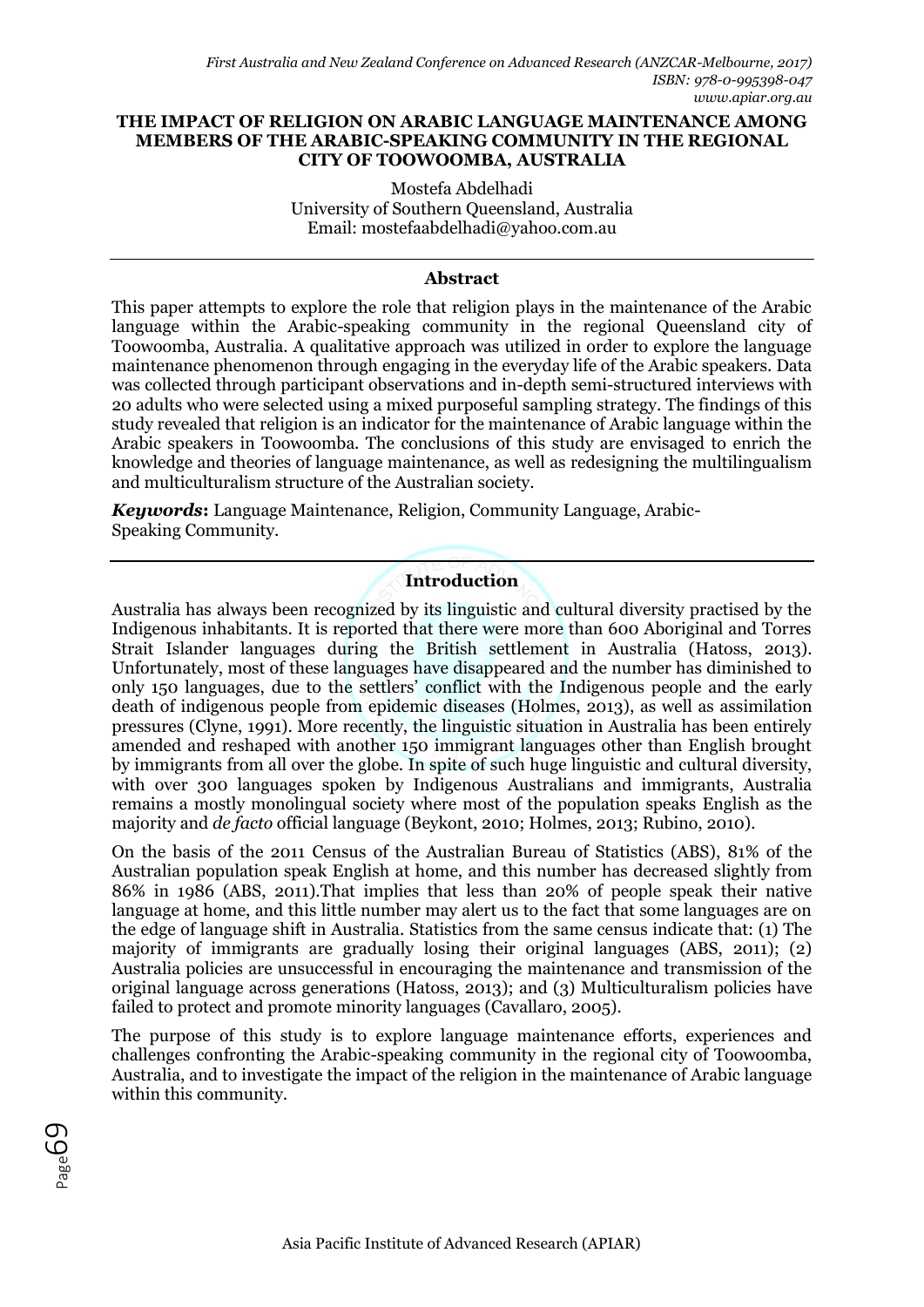#### **Literature review**

A number of studies have investigated the maintenance of the minority languages all over the globe, notably in multilingual and multicultural societies (Clyne, 2005; Rubino, 2010). The aim behind these studies is linked to the advocacy and preservation of ethnic minority and immigrant languages from an unexpected shift or loss (Garcia, 2003). However, little research was undertaken on the maintenance of Arabic language among Arabic-speaking immigrants (Abdalla; 2006; Martin, 2009; Sehlaoui, 2008). These studies are reviewed in this literature to get comprehensive perspectives on the role of the religion in the preservation and maintenance of the Arabic language maintenance.

### *The role of the religion towards Arabic language maintenance*

Research on language maintenance refers to the major role that religion can play in maintaining immigrant languages (Baker, 2011; Clyne & Kipp, 1999; Clyne, 2005; Baker, 2011; Fishman 1991). For example, Baker (2011) points out that:

> *The religion can be a strong and important vehicle for the maintenance of a majority and a minority language. The use of classical Arabic in Islam, Hebrew in Judaism, and German among the Protestant Old Order Amish in Pennsylvania illustrates that religion can be a preserver of language (Baker, 2011, p. 57).*

Similarly, Fishman (1991) referred to the role of religion in the maintenance of community languages. He reported that classical religious texts such as the Quranic Arabic, Prayer book and Old Testament, had successfully maintained intergenerational language maintenance and transmission.

In the same context, Baker (2011) contended that in Arab and Islamic countries, religion plays a significant role in restraining the expansion of English as a prestigious language and preventing it from penetrating a variety of domains.

Clyne & Kipp (1999) did research into the use of Arabic among Australians of Egyptian and Lebanese background in Melbourne. They found that the Arabic language has a strong link to religion within the Muslim community, since the Qur'an was revealed in the Arabic language. Their results also indicated that the Muslim community had been successful in maintaining the Arabic language and transmitting it to their children through teaching and literacy. In their survey data, they confirmed that Arabic is better maintained by the second generation of Muslim Arabic speakers than by the second generation of non-Muslim Arabic speakers. The results indicated that religion is one of the motivating factors in maintaining the Arabic language.

A similar study was conducted by Gomaa (2011) about three Muslim families in Durham, UK. He found that Egyptian Arabic is well-maintained through weekend classes offered to Arab children by the Durham University mosque. The Durham University mosque does not teach children how to read and write in Arabic, but they do learn the verses of the Qur'an through memorization. According to the authors, religion is a driving force for the maintenance of the Arabic language among the Arabic speakers.

In contrast, Di Lucca, Masiero & Pallotti (2008) conducted a study on Moroccan adolescents in Italy. They found that the religion did not play any motivating role in the maintenance of Arabic among Moroccans as they were undergoing a high shift towards the Italian language.

To sum up, the religion appears to be essential for the retention and transmission of the community language when it is in constant contact with the majority language. The religion has a great impact on intergenerational transmission of community languages.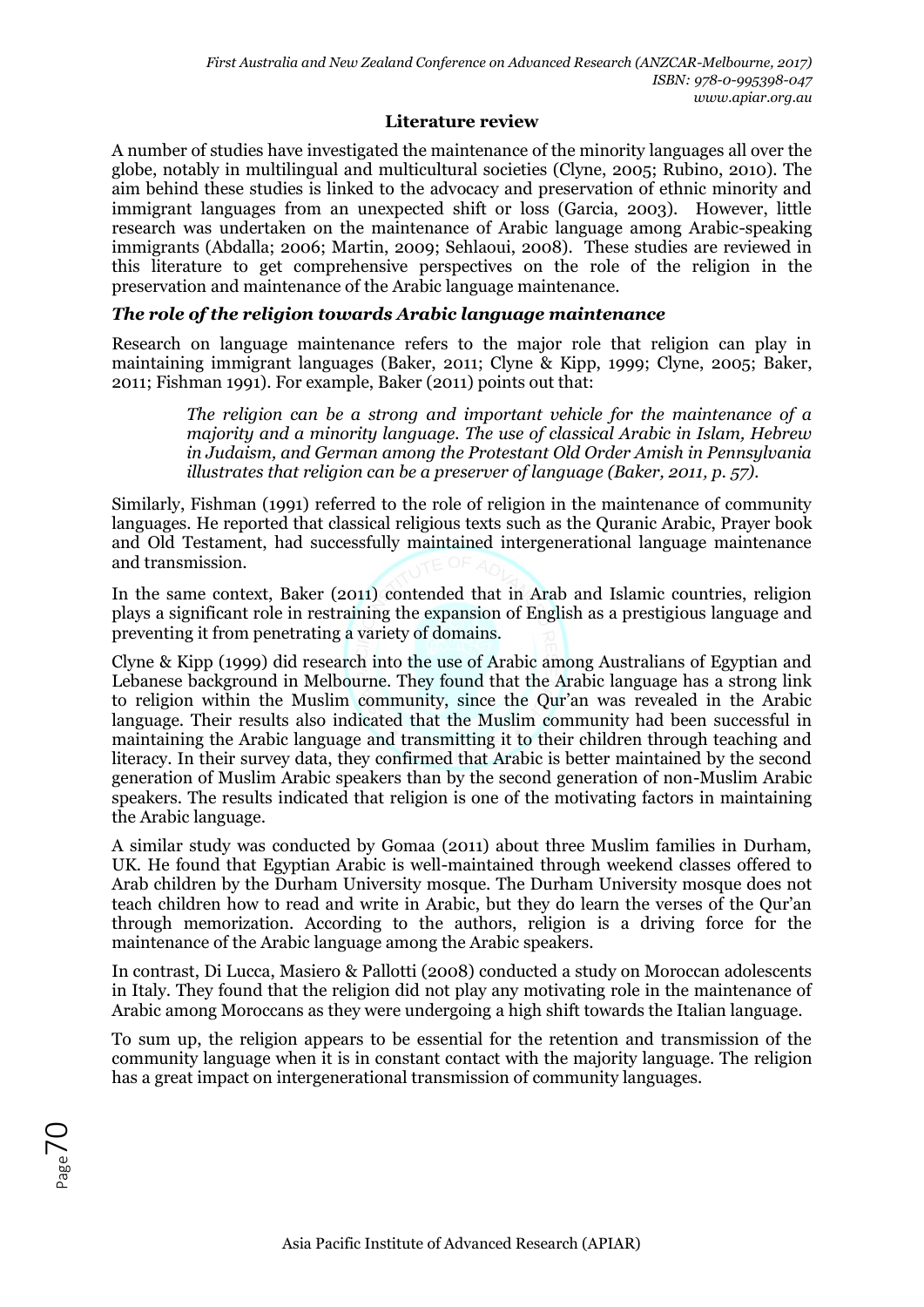### **Methodology**

## **Participants**

In this qualitative study, the sample size was determined by the concept of saturation. The researcher was looking for the factors that may contribute to the maintenance of the Arabic language within the Arabic speaking community in the regional city of Toowoomba. The sample included 20 participants who were drawn purposefully from the community membership list at the Mosque.

A mixed purposeful sampling technique was used for recruiting 20 Arabic speakers from the mosque in the regional city of Toowoomba, Australia to participate in this study. First, the researcher conducted a purposive sampling technique at first in order to select 12 adult male participants from the membership list at the mosque. This list includes the population of about 1000 male adult individuals who are members of the mosque by paying annual membership fees. The Arabic speakers represent the majority at the Mosque.

The selection criteria for participation were: (1) adult first generation Arabic native speaker, (2) Arab in ethnicity, (3) married with at least one child. Secondly, eight female participants were recruited by a female research assistant using a snowballing technique. In this technique, each participant who agreed voluntarily to participate in this study was asked to identify other participants who met the selection criteria mentioned above and were willing to participate (Johnson & Christensen, 2012). The snowballing technique was utilized due to the difficulty in finding female participants since they do not regularly come to the mosque. Additionally, there were other constraints such as the religious and cultural concerns among Arabic speakers. In view of that, the researcher was obliged to appoint a female research assistant to recruit, interview and observe female participants.

With respect to their age, the majority are in their 30s; there are only four in their 40s and two in their late 20s. All the participants came to Australia in the last decade between 2006 and 2013. With regards to education, 90% of the participants were still students during the time the research was conducted. Among them, 35% were undertaking Ph.D. studies, 35 % a Master's Degree, 25% a Bachelor of Arts Degree, and 5% had a High School Certificate. A larger proportion came to study and subsequently preferred to settle down and live in Australia. However, there were only two male participants who were married to non-Arabicspeaking spouses. Their wives came from English-speaking countries: Australia and New Zealand.

#### **Data collection strategies**

Firstly, in order to answer the research questions,data were first gathered using in-depth, semi-structuredinterviews with the 20 Arabic speakers who met the sample selection criteria discussed in the "Participants" section.

Secondly, in order to learn more about the participants' perspectives and experience, data were collected through observation in which the researcher observes and take field notes from the participants' interaction in order to form a better understanding of the central phenomenon.

## **Ethical considerations**

Approval for this research was gained from the Human Research Ethics Committee (HREC) at the University of Southern Queensland, Australia. All ethical concerns about all aspects of this research were clearly explained to the participants verbally and it was also included in the participant information sheet as well as in the consent form. Participants in this study were informed that their contribution was entirely voluntary and they had the full right to withdraw at any stage during the study without any consequences. Participants were informed that their identity would be protected by providing a pseudonym rather than their actual names.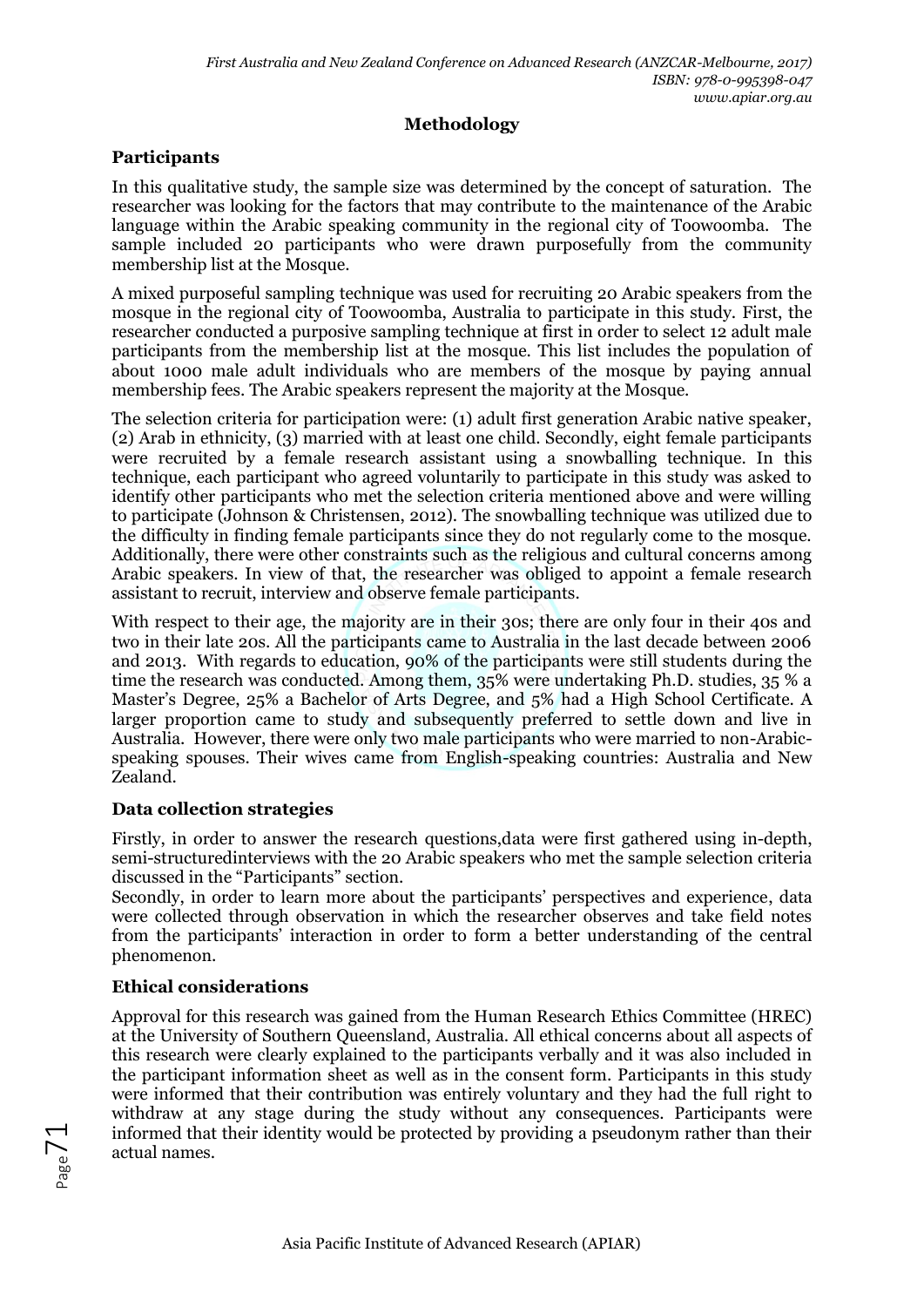### **Data analysis procedures**

In the current study, the researcher adopted the same steps for analysing the data that are outlined in Creswell's (2014) plan of analysis. This plan involves going through several steps: (1) organizing and preparing data for analysis, (2) reading through all the gathered information in order to acquire a general sense of it, (3) coding the data by detecting text segments and giving a code label to them, (4) representing the data in tables or charts to convey information about each participant, and (5) making an interpretation of the data and comparing the findings with information found in literature (Creswell, 2014).The researcher found this plan to be very comprehensive and an easy way of dealing with the big amount of raw data gathered. A thematic analysis was utilized in this study, which involved going through all of the following steps: organising, transcribing and coding the data, to extract themes and sub-themes which would represent the findings of this study. Figure 1 is a summary of qualitative data analysis plan which refers to these steps starting at the bottom:



Figure 1: Qualitative Data Analysis Plan, Adapted from Creswell (2014)

## **Findings**

This section describes the qualitative results that were uncovered through the use of in-depth semi-structured interviews and participant observations. The findings of this chapter are presented in two main sections: 1) general description of the sample, 2) description of the themes and sub-themes.

## *General description of the sample*

The sample includes a total of 20 participants, 12 males and 8 females. This study did not intend to make a distinction or a comparison between male and female participants since there were no balanced samples, but rather to get a holistic understanding of the Arabic language maintenance from both genders' views.

Participants in this study came from different Arab countries, including the Middle East and North Africa. Seven were Libyan, six were Iraqi, two were Moroccan, two were Omani, one was Saudi, one was Kuwaiti, and one participant was Emirati. All participants were bilingual speakers of Arabic and English except for two participants who were multilingual. All the participants in this study were native speakers of Arabic, and Arab in ethnicity.

## *Description of the themes and sub-themes*

The analysis of transcripts of both interviews and observations led to the emergence of several themes and sub-themes which contribute to the maintenance of Arabic among the Arabic-speaking community in the regional city of Toowoomba. In this section, the focus is on one theme which refers to the role of the religion in the maintenance of the Arabic language.

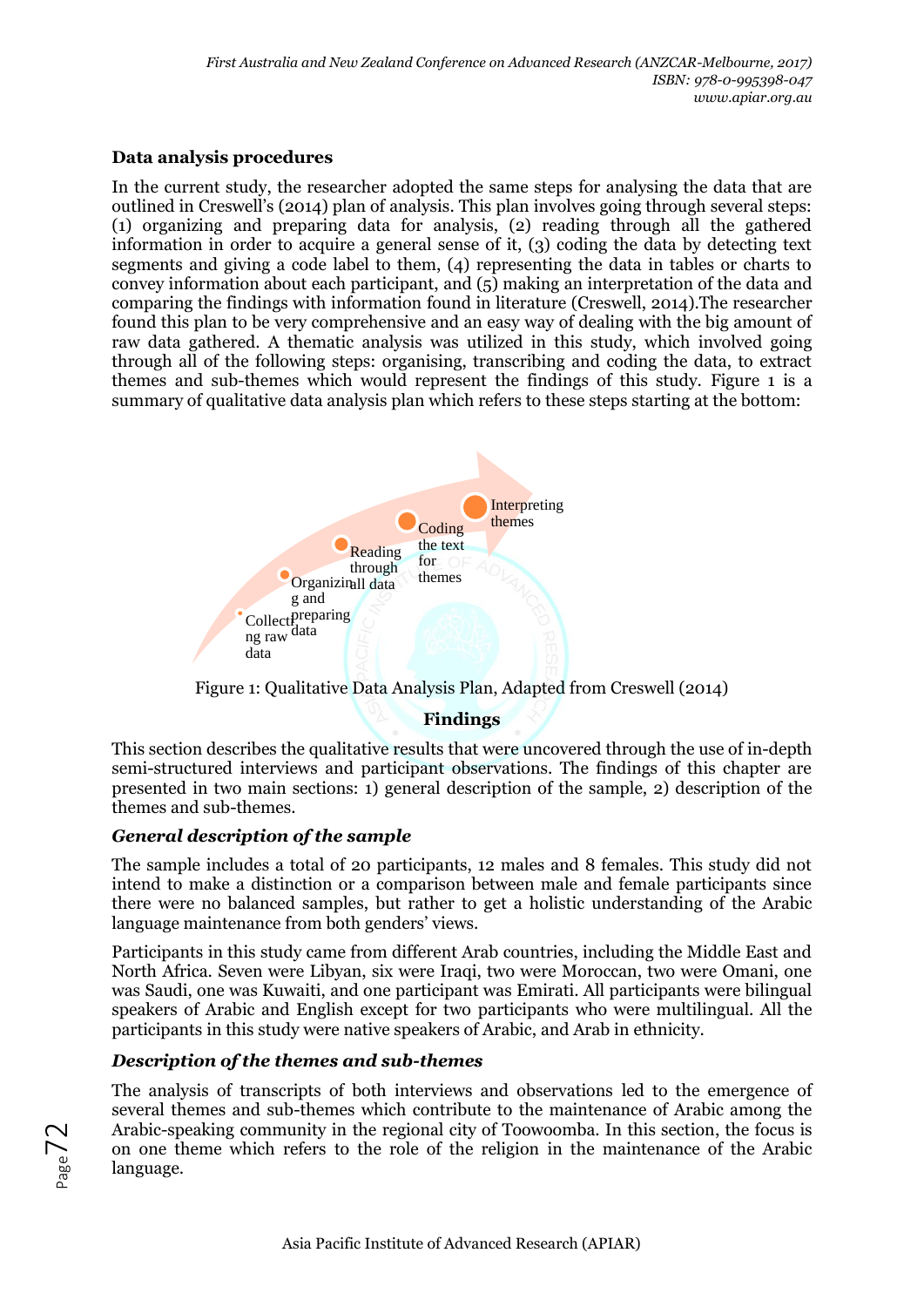# *The impact of religion on Arabic language maintenance*

In response to the interview question: What role does the religion play in Arabic language maintenance?, participants described the impact of religion on the maintenance of their language. This theme is found to be one of the core factors that support the maintenance of Arabic language within the Arabic speaking community in the regional city of Toowoomba. This theme includes four significant sub-themes, as the participants perceived them: the role of religion, the role of the mosque and the benefits of Arabic and Quranic lessons. Figure 2 is a summary of this theme and its related sub-themes emerging from data analysis:



Figure 2: Major theme and its related sub-themes emerging from data analysis

## *The role of the religion(Islam)– Theme 1, sub-theme 1*

All the participants referred to the importance of religion in the maintenance of Arabic. Their responses asserted the great influence of religion on the maintenance of the Arabic language. The following excerpt from one of the participants confirms this:

*The Islamic religion has the Qur'an, which is an Arabic book, so the language is very important to understand and to do ah the religion, ah whatever they require you the religion and for that reason it is very important to know the Arabic so you can do whatever the Islam tell you to do. (S5M)*

According to the Arabic speakers in this study, religion plays a critical role in maintaining language because it is the language of the Qur'an. Throughout the transcripts, all the participants talked about Arabic as the language of the Holy Qur'an. One of the participants said:

*Yeah, you know when we speak of religion, we speak of the Qur'an. The Qur'an has been written and kept in Arabic, and so it will keep Arabic forever. The mosque is teaching the Qur'an. So my daughter and other children go there to learn the Qur'an and Arabic. (S20F)*

One of the participants admitted the importance of Arabic learning to understand the religion (Qur'an) and he mentioned that every Muslim has to know Arabic even if he or she is not an Arabic speaker:

*Any Muslim will be very ashamed if he cannot read the Qur'an. Even I know many people from Indonesia, Malaysia, and India, they can recite the Qur'an very well, some of them did not understand what these words mean or these phrases meanings, but they can recite perfectly because they have already read the Qur'an when they are children, so they notice*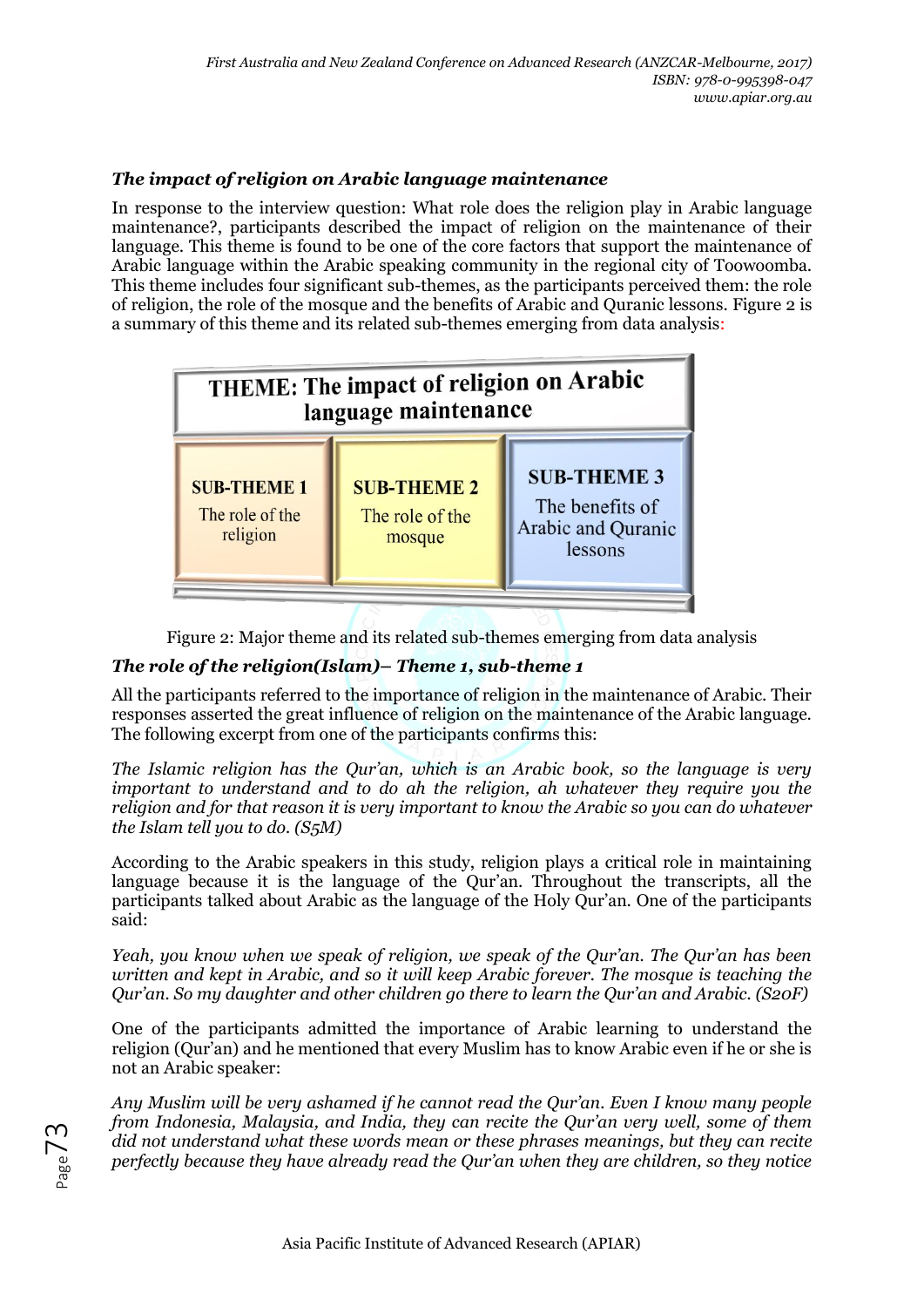*the Arabic because it is the basis… All the books related to the religion and the practice of Islam. (S2M)*

One of the participants also noted that the religion encouraged all the Muslims to learn not just Arabic, the language of the Qur'an, but other languages as well. He said that:

*Our religion actually, our religion always encourages us to learn different language not just keep one language, no. It encouraged us to learn a different language, why? Because we will be able to communicate with others, we will be able to understand others, yeah, it is not close to just Arabic, no, and there is a lot of encouragement, a lot of motivations to support us to learn other languages. (S9M)*

All the comments made by the participants above expressed their views about the importance of the religion for all Arabs and Muslims in the world. All of them reported the firm connection between the Qur'an and the Arabic language. The latter is the language of the Qur'an, and this is one of the reasons that the participants wanted to maintain and preserve it for their children to be able to practise their religion.

#### *The role of the mosque – Theme 1, sub-theme 2*

The mosque plays a crucial role in the maintenance of the Arabic language in the Arabicspeaking community. All the parents' interview responses reflected the role of the mosque in keeping the community together. The following excerpts illustrate participants' views on the role of the mosque:

*Yes, the mosque plays a major role in this regards, because you know, this is the place where all people are gathering there, and the place where this can be the umbrella for these types of activities rather than any other place because it is related especially to the language, Arabic language as well as their religion. (S2M)*

*The role of the mosque is a place of worship, and most of the performance of the prayers, here is getting done in Arabic, and only when it comes to making speech on Friday and stuff like that, the English language is present for translation but obviously the rest of the performance of the prayers done in Arabic. (S5M)*

Based on analysis of the transcript, the mosque was not just a worship place, but also a place of learning and practising the Arabic language with other Arabic speakers from the community.

In addition to what has been said regarding the vital role of the mosque, two male participants expressed their thoughts about the role of the mosque and raised their concerns with regards to the teaching programs and the shortage of the lessons offered by the Muslim community at the mosque. These two participants expected to see more activities at this religious institution to protect the Arabic language and to benefit the children of the community. Their thoughts are reflected in the following comments:

*Seriously, the role of the mosque here in Toowoomba does not offer that much, he offers sometimes, they offer some classes like two days, three days a week, people they can go to these classes, they can study, have a lecture, they can understand which is really important. But, my demand is to see more of this kind of lectures, being increasing, why not every day, why only two days a week, why only two hours, not enough. If you want people to feel the benefits of this language, you should keep them studying and learning day by day. (S8M)*

*The mosque educates people from religious perspectives; however, we have some Arabic language teachers here, especially for children. But it is not enough, not enough at all, very basic things, because people are volunteering without materials, without a real community guide, without a plan, you know what I mean? Just teaching them, (coughing), (sorry),*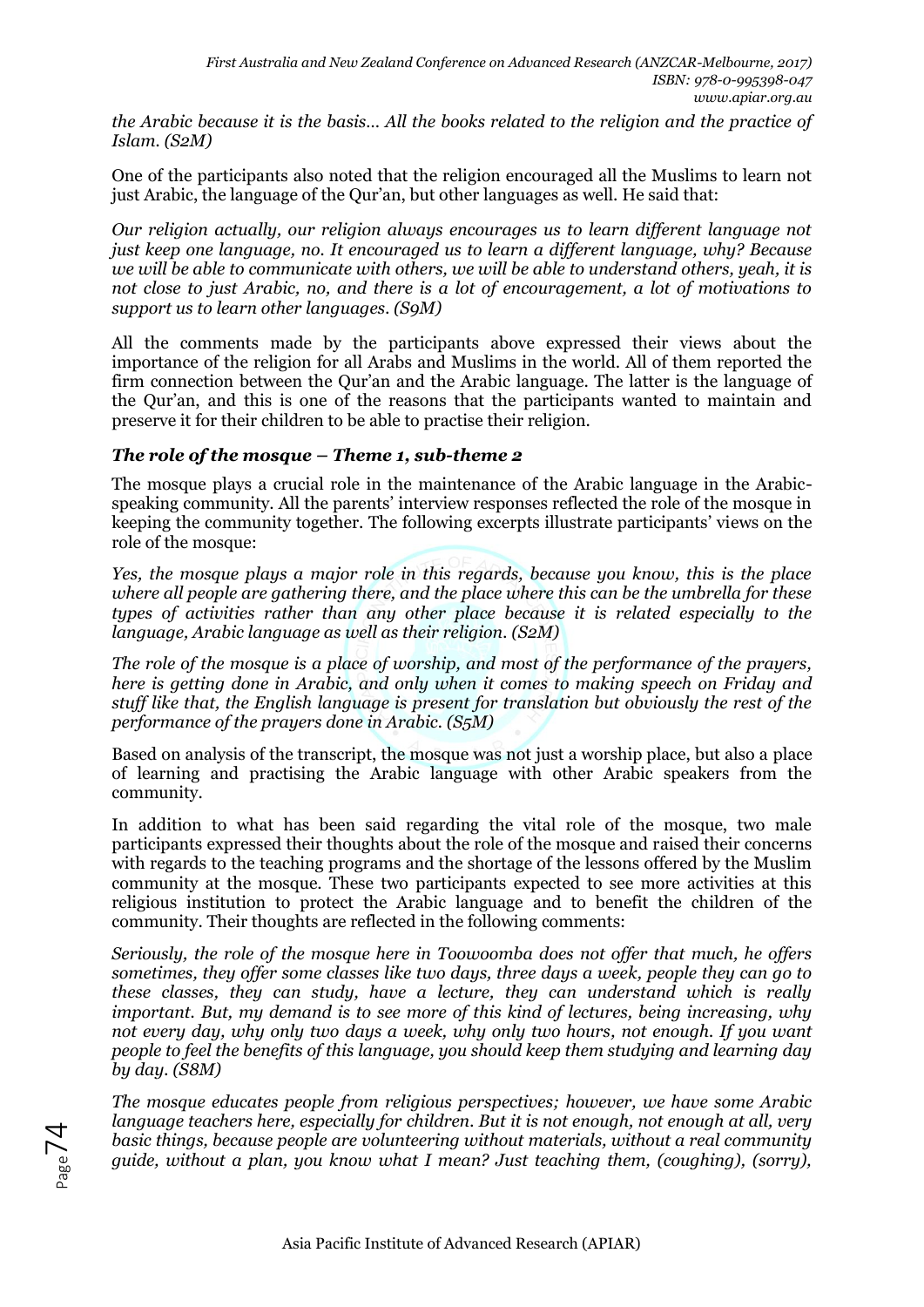*they just they came to the mosque and taught them very basic Arabic, O.K, not supported at all. (S10M)*

### *The benefits of Arabic and Quranic lessons – Theme 1, sub-theme 3*

All the participants stressed the reliance on the mosque to provide their children with classes in Arabic language and Quranic lessons. They all referred to the benefits of these classes in helping children maintain their language. The Muslim community of the mosque offered the Arabic and Quranic classes every weekend and during school holidays. The following excerpts illustrate participants' views:

*Actually, recently they have been very active and they are doing some competitions in Quran memorizing, and doing some competitionalso, I think, they are holding Arabic classes here and they are very active actually. (S11M)*

*Yes. They run classes for children, to teach them Arabic language, so this is good. They have some difficulties because there is not enough staff to teach so many students. (S16F)*

*The mosque is teaching the Qur'an. So my daughter and other children go there to learn the Qur'an and Arabic. (S20F)*

This emerging theme from data analysis appears to be significant for the participants in this study as they were able to tell their stories about their experiences and challenges as they related to their language, culture and religion. The impact of the religion in the maintenance of Arabic language is one of the most important factors that has been discussed in literature and investigated in this study.

**Discussion**

The first observable limitation in this qualitative ethnographic inquiry is related to the generalization of the findings. The aim of this investigation was to explore the experiences and challenges of the Arabic-speaking community rather than to generalize to a larger population. The role of the religion has been found to be crucial in the field of language maintenance, according to several linguists (Baker, 2007; Clyne, 2005). This theme as a major factor contributing to the maintenance of the Arabic language includes three discussion points.

#### *1. The role of the religion in the maintenance of Arabic language*

The findings revealed that all the Arabic speakers referred to the crucial role that religion plays in the maintenance of their Arabic language. They reported that learning Arabic could maintain the religion and through the religion, they could maintain their Arabic. This finding is consistent with Clyne and Kipp's (1999) results who found that religion was one of the influential factors in maintaining the Arabic language among the Arabic speakers. However, their results indicated that the Arabic language was more successfully maintained by the second generation of Muslim Arabic speakers than by the second generation of non-Muslim Arabic speakers, which this research was unable to comment upon since all the participants were Muslim Arabic background speakers.

By contrast, the finding is not in line with Di Lucca et al. (2008) who reported that religion was not an indicator for the maintenance of the Arabic language within the Moroccan community in Italy.

#### *2. The role of the mosque*

According to the findings of this study, the mosque plays an important role in maintaining the Arabic language. It is not just an ordinary place for prayers and worshiping God, but also a place of learning Arabic and Islamic education. It was observed that the majority of the Arabic speakers sent their children to the Toowoomba mosque to attend Arabic and Quranic classes after school and on the weekend. The Imam of the mosque teaches the children of the community for free. Therefore, some parents donate money to the mosque's fund in return.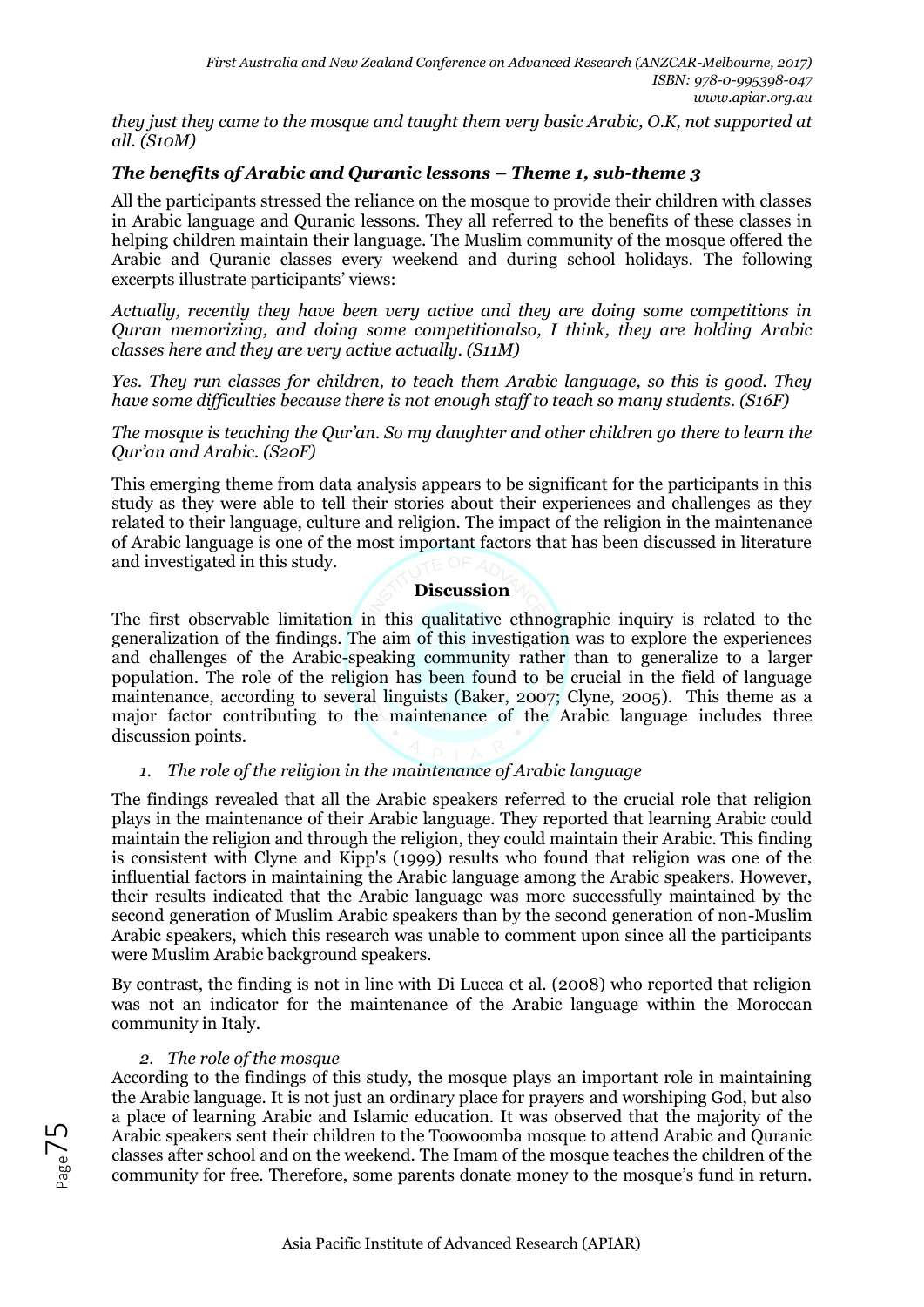These classes are held two days a week, for only two hours of teaching. It is noteworthy that there are other Muslim children from different countries who are not Arabs in origin, and they also attend the Arabic classes. The imam is the teacher who encourages the Muslim community, including the Arabic-speaking community to bring their children to learn Arabic at the mosque. The teacher at the mosque uses his teaching materials that fit well with all the learners. This finding is consistent with Gogonas' (2012) study about second-generation Arabic speakers in Athens. He found that the Arabic-speaking parents were very interested in maintaining their Arabic language by sending their children to the mosque to attend Arabic and Quranic classes. This finding is also in line with Gomaa (2011) who found that the mosque was a good replacement for the Arabic ethnic school in Durham, UK.

#### *3. Activities and celebrations organised by the Muslim community at the mosque*

The mosque is the gathering place for Arabic speakers and all Muslims. The role of the mosque, as a theme, was mentioned many times in the participants' statements as well as in this dissertation as an indication of its primary role in the maintenance of the Arabic language. The mosque provides several activities such as teaching Arabic to the children of the Muslim community, interpreting the Qur'an for Arabic and non-Arabic speakers, organizing events (Food Festivals and Muslim Open Day), celebrating religious events (Ramadan and Feasts), selling Halal meat and bread to the community, inviting key speakers to give lectures to people, and conducting religious marriages. All these activities have the benefit of bringing community members together where they can interact and socialize using the Arabic language. The mosque is always open to non-Arabic speakers and non-Muslims to come and learn about Islam and Muslims.

#### **Conclusion**

The findings of this study suggest that there is an overlapping connection between the religion and the Arabic language as they complete each other. The Arabic-speaking community demonstrates the contribution of their religion to the maintenance and transmission of the Arabic language to the second generation children and the vice versa. Additionally, the Muslim community of the mosque plays a crucial role in teaching Arabic to children. Their positive attitude is visible in their motivations and loyalty to maintain their community language and pass it on to their children.

Thus, the findings related to the maintenance of Arabic language in the regional city of Toowoomba are of value in enhancing the linguistic and cultural diversity in the Australian context. It may also contribute to the changing multilingual and multicultural structure of Australian society. Moreover, this study is intended to attract linguists' and educators' attention and to stimulate them to place more value on small isolated ethnolinguistic groups in their future research. At a practical level, this research may contribute to Australian multilingualism and multiculturalism by advocating the rights of small immigrant communities to be recognized.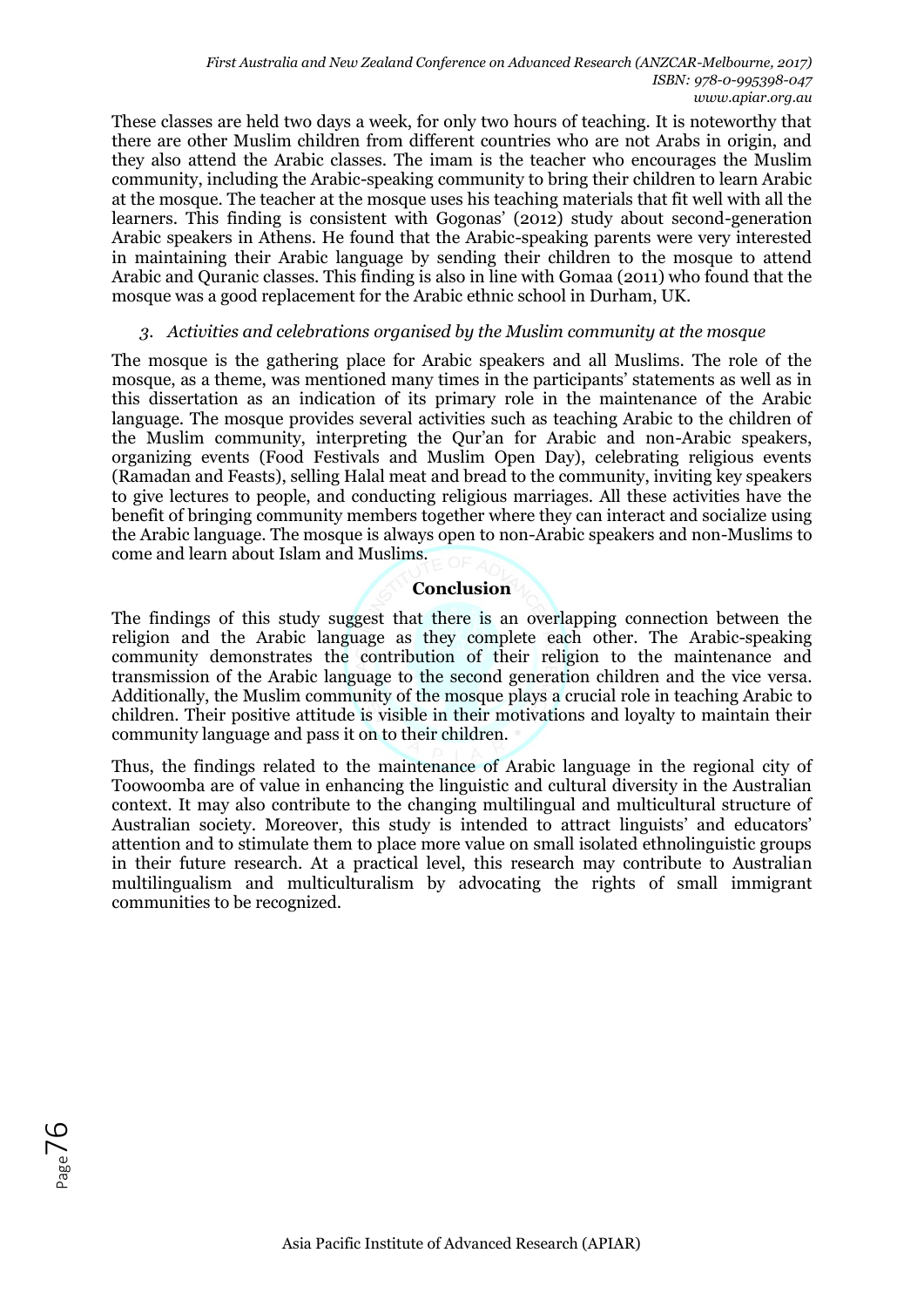#### **References**

- i. Abdalla, A., 2006. Language maintenance and shift among Arabized Malays (Makkawiyiin).. *International Journal of Social Languages,* Volume 182, pp. 101-115.
- ii. Almubayei, D., 2007. *Language and the shaping of the Arab - American identity (Doctoral dissertation, Texas University of Arlington)..* [Online] Available at: https://dspace.uta.edu/bitstream/handle/10106/1198/91-119almubaye.pdf?sequence=1
- iii. Australian Bureau of Statistics, 2011. *Census of population and housing ,* Canberra: Australian Bureau of Statistics.
- iv. Baker, C., 2011. *Foundations of bilingual education and bilingualism.* 5th ed. s.l.:Multilingual Matters.
- v. Beykont, Z., 2010. We should keep what makes us different: Youth reflections on Turkish maintenance in Australia. *International journal of the sociology of language,* Volume 206, pp. 93- 107.
- vi. Cavallaro, F., 2005. Language maintenance revisited: An Australian perspectives. *The Journal of the national associ ation for bilingual education,* 29(3), pp. 561-582.
- vii. Clyne, M., 1991. *Community languages. The Australian experience ..* Sydney: Cambridge University Press..
- viii. Clyne, M., 2005. *Australia's language potential.* Sydney: University of New South Wales Press.
- ix. Clyne, M. & Kipp, S., 1999. *Pluricentric languages in an immigrant context: Spanish, Arabic, and Chinese.* New York: Muyton DE Gruyter.
- x. Creswell, J., 2014. *Research design. Qualitative, quantitative, and mixed.* 4th ed. Thousand Oaks: Sage Publications.
- xi. Fishman, J., 1991. *Reversing language shift: Theoretical and empirical foundations of assistance to threatened languages.* Clevedon: Multilingual Matters.
- xii. Fishman, J., 2008. Language maintenance, language shift, and reversing language shift. In: T. K. B. W. C. Ritchie, ed. *The Handbook of bilingualism.* s.l.:John Wiley & Sons. , pp. 406-436.
- xiii. García, M., 2003. Recent research on language maintenance.. *Annual Review of Applied Linguistics,* Volume 23, pp. 22-43.
- xiv. Gogonas, N., 2012. Religion as a core value in language maintenance: Arabic speakers in Greece.. *International Migration,* 50(2), pp. 113-129.
- xv. Gomaa, Y., 2011. Language maintenance and transmission: The case of Egyptian Arabic in Durham, UK.. *International Journal of English Linguistics,* 1(1), pp. 46-53.
- xvi. Hatoss, A., 2013. *Displacement Langauge Maintennace and Identity, Sudanese Refugees in Australia.* [Online] Available at: the contract of the contract of the contract of the contract of the contract of the contract of the contract of the contract of the contract of the contract of the contract of the contract of the contract of http://books.google.com.au/books?id=phFAgAAQBAJ&printsec=frontcover&source=gbs\_ge\_su mmary\_r&cad=0#v=onepage& q&f=false
- xvii. Holmes, J., 2013. *An introduction to sociolinguistics.* 4th ed. s.l.:Pearson Education Limited.
- xviii. Johnson, B. & Christensen, L., 2012. *Educational research: Quantitative, qualitative, and mixed approaches.* 4th ed. New York: Sage Publications.
- $_{\rm Page}$ 77 xix. Lucca, L. D., Masiero, G. & Pallotti, G., 2008. Language socialisation and language shift in the 1b generation: A study of Moroccan adolescents in Italy.. *International Journal of Multilingualism,*  5(1), pp. 53-72.